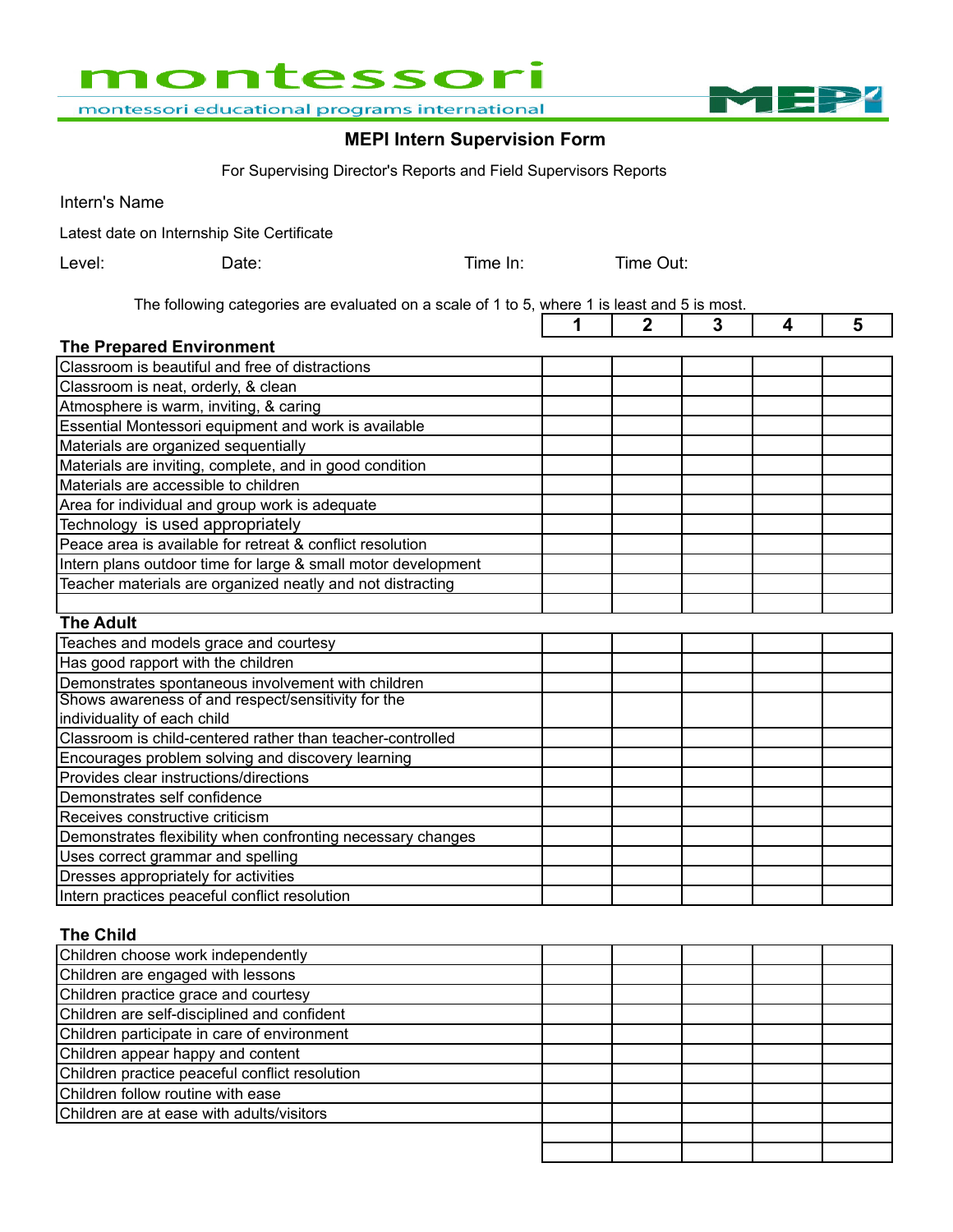| <b>Classroom Management</b>                                  |  |  |  |
|--------------------------------------------------------------|--|--|--|
| Is vigilant in expecting and enforcing grace and courtesy    |  |  |  |
| Reinforces ground rules                                      |  |  |  |
| Intern knows when to intervene and when to step back         |  |  |  |
| Conducts small group activities                              |  |  |  |
| Transitions are smooth                                       |  |  |  |
| Freedom with responsibility, within limits is evident        |  |  |  |
| Positive discipline is practiced                             |  |  |  |
| Intern facilitates use of the Peace Area                     |  |  |  |
| Assistant(s) engaged appropriately with students             |  |  |  |
| Assistant understands role and supports teacher              |  |  |  |
| Intern works in all areas of the classroom                   |  |  |  |
| Classroom has a low buzz of activity that is not distracting |  |  |  |
| Parent Involvement is evident                                |  |  |  |

#### **Curriculum**

| Demonstrates understanding of Montessori phil and methodology                              |  |  |
|--------------------------------------------------------------------------------------------|--|--|
| Demonstrates love and understanding of Montessori materials                                |  |  |
| Curriculum areas are clearly defined                                                       |  |  |
| Curriculum areas are complete (appropriate for date of observation)                        |  |  |
| Intern presents lessons slowly and clearly, with                                           |  |  |
| appropriate sequence, including clean up procedures                                        |  |  |
| Materials and activities are developmentally appropriate                                   |  |  |
| Creativity and individuality are encouraged                                                |  |  |
| Plans and conducts appropriate large group activities                                      |  |  |
| Prepares appropriate teacher made materials to enrich curriculum                           |  |  |
| Cultural Geography and Science studies are designed and<br>implemented                     |  |  |
| Paper work is age appropriate, provides useful extensions<br>and is not the focus of work. |  |  |
| Non-essential materials are minimal and have a<br>reasonable purpose.                      |  |  |

## **Planning, Observation & Assessment, Record Keeping**

| Plans for individual instruction/follows the child         |  |  |  |
|------------------------------------------------------------|--|--|--|
| Matches each child's ability to appropriate materials      |  |  |  |
| After presenting lessons, teacher observes from a distance |  |  |  |
| Teacher spends time in observation                         |  |  |  |
| Teacher shows awareness of whole classroom                 |  |  |  |
| Variety of observation tools are used                      |  |  |  |
| Long range, group, & individual planning is current        |  |  |  |
| Individual record keeping is complete and up-to-date       |  |  |  |

#### **Professional Development**

| Exhibits promptness and regular attendance                      |  |  |
|-----------------------------------------------------------------|--|--|
| Prepares for and conducts parent conferences                    |  |  |
| Attends staff meetings                                          |  |  |
| Works and communicates well with team members                   |  |  |
| Promotes community within the school, including parents         |  |  |
| Demonstrates good rapport with school administration            |  |  |
| Demonstrates good rapport with training center administration   |  |  |
| Demonstrates good rapport & communication with parents          |  |  |
| Is making progress in meeting the requirements of               |  |  |
| internship assignments                                          |  |  |
| Shows genuine love of learning and experiencing personal growth |  |  |